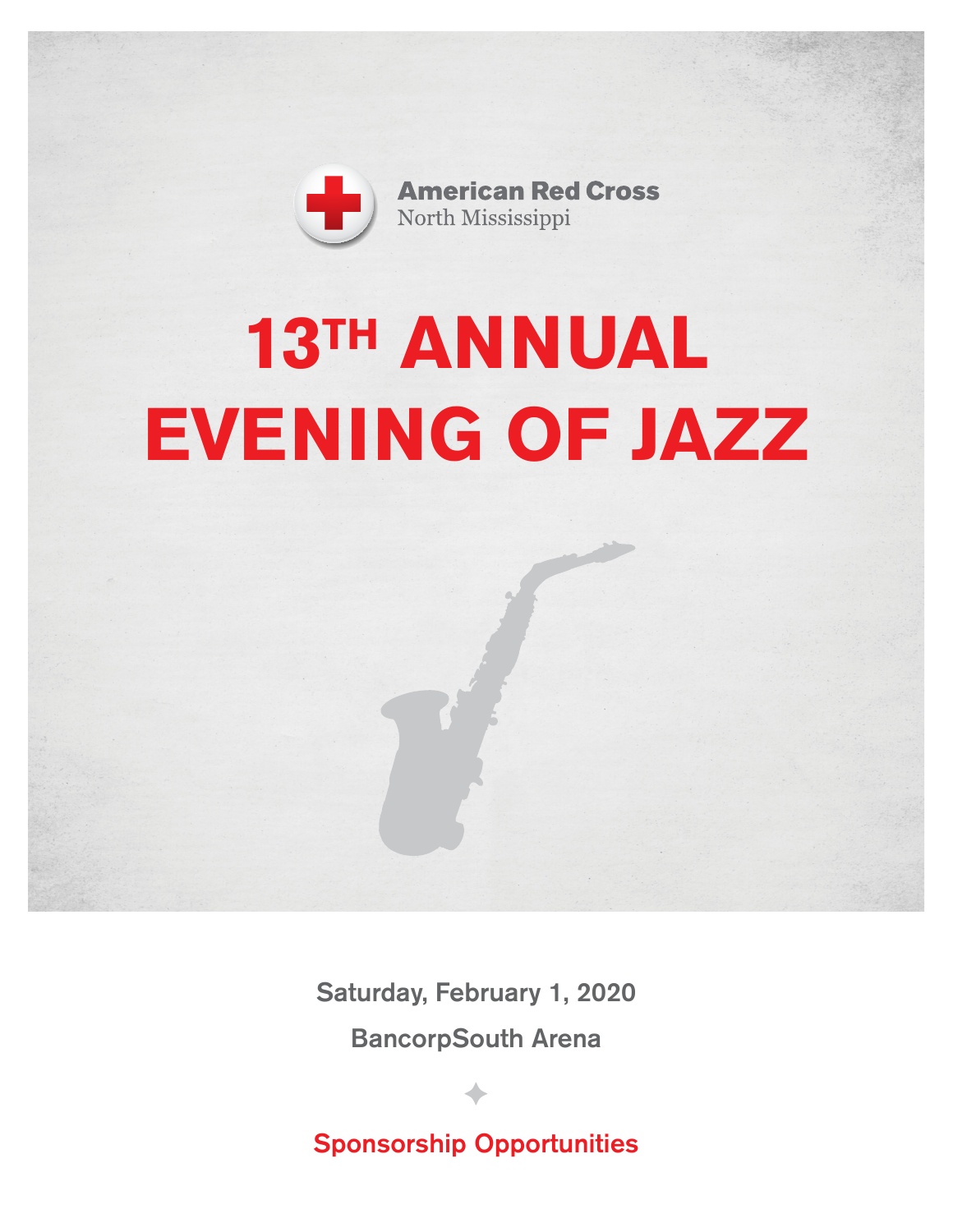# **13TH ANNUAL EVENING OF JAZZ**

Sponsorship Opportunities



We invite you to join us for our Evening of Jazz event held annually at the BancorpSouth Conference Center in Tupelo. It will be THE place to be and promises to be a spectacular event benefitting the American Red Cross.

#### Presenting Sponsor: \$10,000

The Presenting Sponsor level includes the following benefits:

- Premier Seating for forty (40) guests (four tables)
- Business logo displayed on all event materials, including website
- Full page color ad on back cover of event program
- Business name acknowledged in Annual Impact Report

# Gold Sponsor: \$5,000

The Gold Sponsor level includes the following benefits:

- Preferred Seating for thirty (30) guests (three tables)
- Acknowledgment with business logo displayed on all event materials, including website
- Acknowledgment with business name displayed in all recognition and promotions
- Full page ad in event program
- Business name acknowledged in Annual Impact Report

# Silver Sponsor: \$2,500

The Silver Sponsor level includes the following benefits:

- Preferred Seating for twenty (20) guests (two tables)
- Acknowledgment with business logo displayed on all event materials, including website
- Acknowledgment with business name displayed in all recognition and promotions
- Full page ad in event program
- Business name acknowledged in Annual Impact Report

# Bronze Sponsor: \$1,000

The Bronze Sponsor level includes the following benefits:

- Reserved Seating for ten (10) guests (one table)
- Acknowledgment displayed on all event materials, including website
- Acknowledgment displayed in all recognition and promotions
- Full page ad in event program
- Business name acknowledged in Annual Impact Report

# Individual Tickets: \$50 each